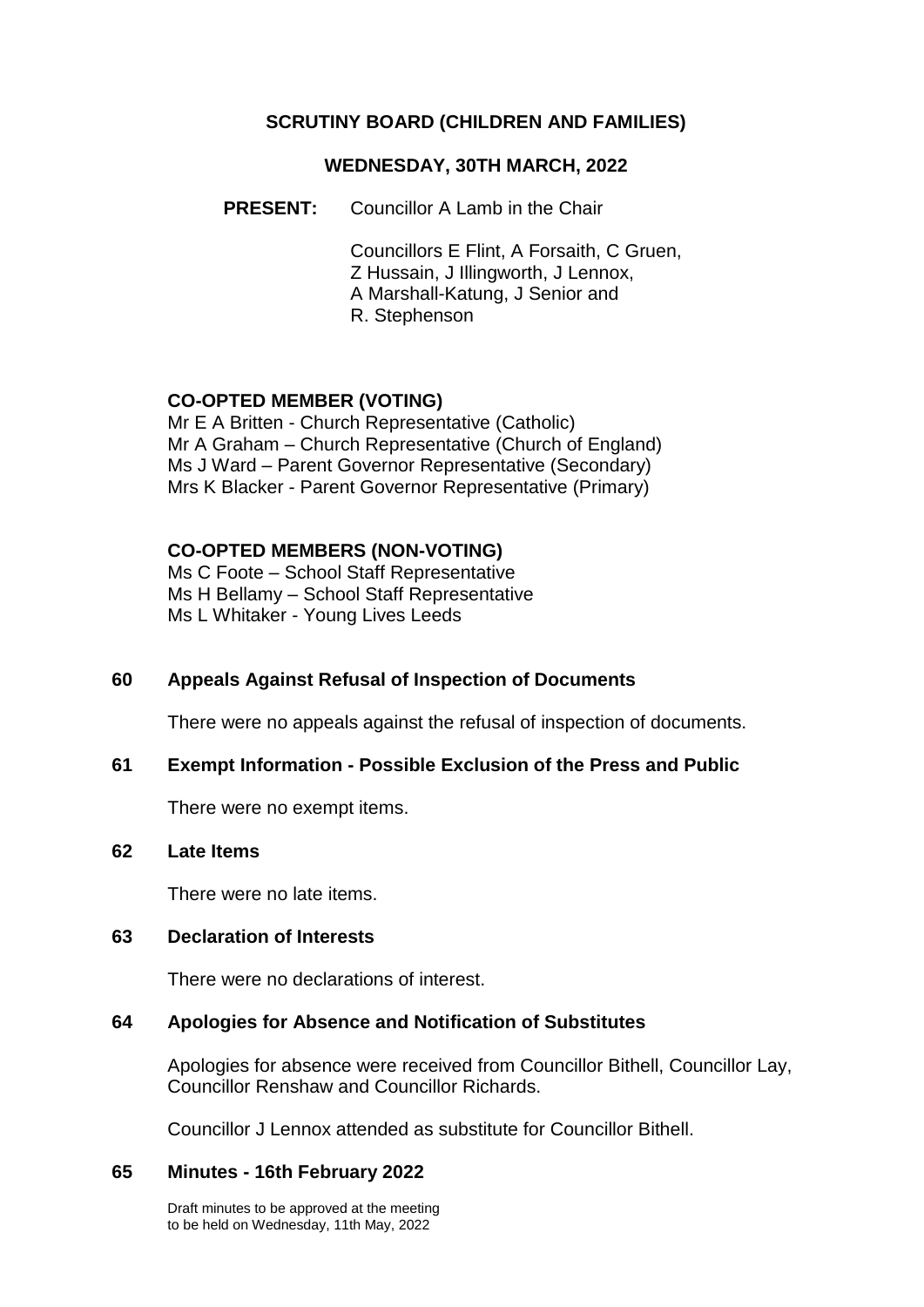**RESOLVED –** That the minutes of the meeting held on 16<sup>th</sup> February 2022 be approved as an accurate record.

## **66 Matters Arising**

Further to Minute No. 54 (Notification of Serious Incidents Review), a member of the Board referred to the commitment made by the Director of Children and Families to meet with the Independent Chair of the Leeds Safeguarding Children Partnership (LSCP) to reflect on whether a previous decision not to pursue a notification in respect of a specific 2021 case should be reconsidered. The Deputy Director of Children and Families updated the Board and confirmed that since the Board's February meeting, there has been communication between the Director and the LSCP Chair in terms of reviewing that decision, which has included input from the Chair of the national Child Safeguarding Practice Review Panel, Annie Hudson, with the intention of reaching a conclusion within the next week.

**RESOLVED –** To note the updated position.

# **67 New Youth Work Model Update**

To assist in accommodating the attendance of the Executive Board Member for Communities, the Chair sought the Board's agreement to change the order of the agenda and bring forward the item on the new youth work model.

The Director of Children and Families submitted a report setting out the work that has been undertaken since April 2021 to establish the new model of youth work delivery.

The following were in attendance for this item:

- Councillor Mary Harland, Executive Member for Communities.
- Councillor Jonathan Pryor, Executive Member for Economy, Culture and Education
- Councillor Fiona Venner, Executive Member for Adult and Children's Social Care and Health Partnerships
- Julie Longworth, Deputy Director of Children and Families
- Victoria Fuggles, Head of Early Help Services

The Executive Member for Communities gave a brief introduction and particularly acknowledged the timeliness of reporting back to Scrutiny in terms of providing assurance that the new model of delivery will be fully implemented on 1st April 2022.

In consideration of the report, the Board discussed the following matters –

• The balance of £16,379 allocated for projects in the West/North West area of the city and the commitment of the LCC Youth Service to work with providers in that area to identify how best to utilise this funding.

Draft minutes to be approved at the meeting to be held on Wednesday, 11th May, 2022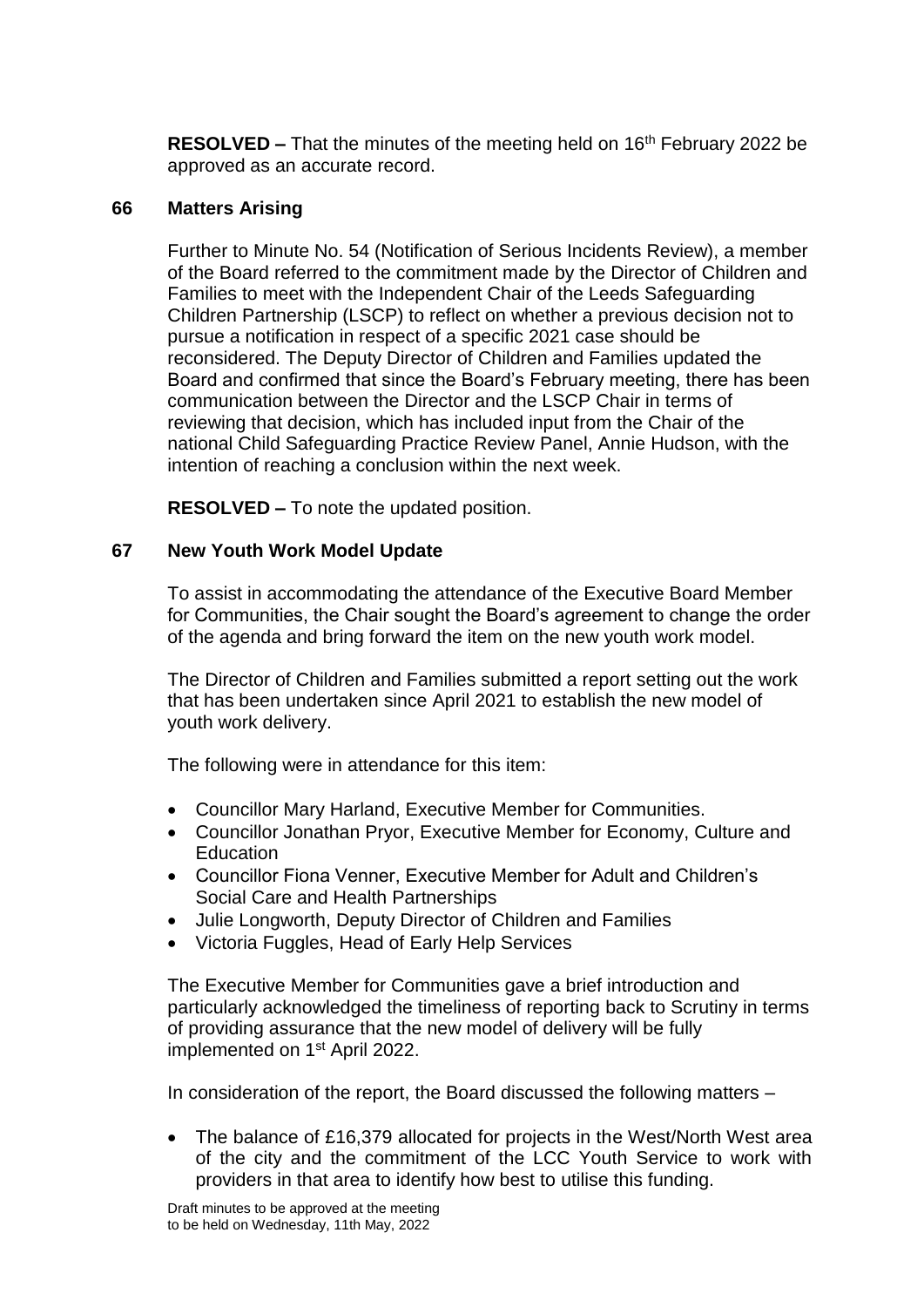- National and local challenges regarding the recruitment and retention of qualified Youth Workers, with a recognised need to raise the profile of youth work and for the service to develop and grow its own workforce for the future.
- The distinction between qualified Youth Workers and the Youth Support Worker role, with opportunities being provided to Youth Support Workers to also gain an appropriate Youth Work qualification.
- The focus of enhanced youth work contracts in Wards with highest indices of deprivation in recognition that young people living in the most deprived neighbourhoods have lower attainment at school and are more likely to be NEET, as well as more likely to be involved in crime and anti-social behaviour.
- The important relationship between the Youth Service and the Cluster Partnerships.
- The valuable role of Life Coaches within the LCC Youth Service and the importance of linking in with the Early Help Hubs to ensure integrated working, including links with CAMHS.
- The work being undertaken with Leeds Beckett University to develop an appropriate Youth Work Quality Framework for Leeds to be used by the service and also 3<sup>rd</sup> Sector providers.

# **RESOLVED –**

- (a) To note the comprehensive consultation and partnership work undertaken to ensure the new model of youth work delivery will be implemented by April 2022.
- (b) That the Scrutiny Board supports and endorses the approach being taken to develop a joined up and consistent approach to the quality assurance and promotion of the Youth Work Offer in Leeds.
- (c) That the Scrutiny Board continues to monitor the implementation of the new youth work model and considers a further update within the next 12 months.

# **68 Update on Thriving: The Child Poverty Strategy for Leeds**

The Director of Children and Families submitted a report that provided an overview of 'Thriving: The Child Poverty Strategy for Leeds' and the work that sits underneath the strategy, including work that has occurred during the pandemic.

The following were in attendance for this item:

- Councillor Jonathan Pryor, Executive Member for Economy, Culture and **Education**
- Councillor Fiona Venner, Executive Member for Adult and Children's Social Care and Health Partnerships
- Julie Longworth, Deputy Director of Children and Families
- David Feeney, Chief Planning Officer
- Anup Sharma, Senior Planner, City Development
- Simon Frosdick, Business Development Manager, Parks & Countryside

Draft minutes to be approved at the meeting to be held on Wednesday, 11th May, 2022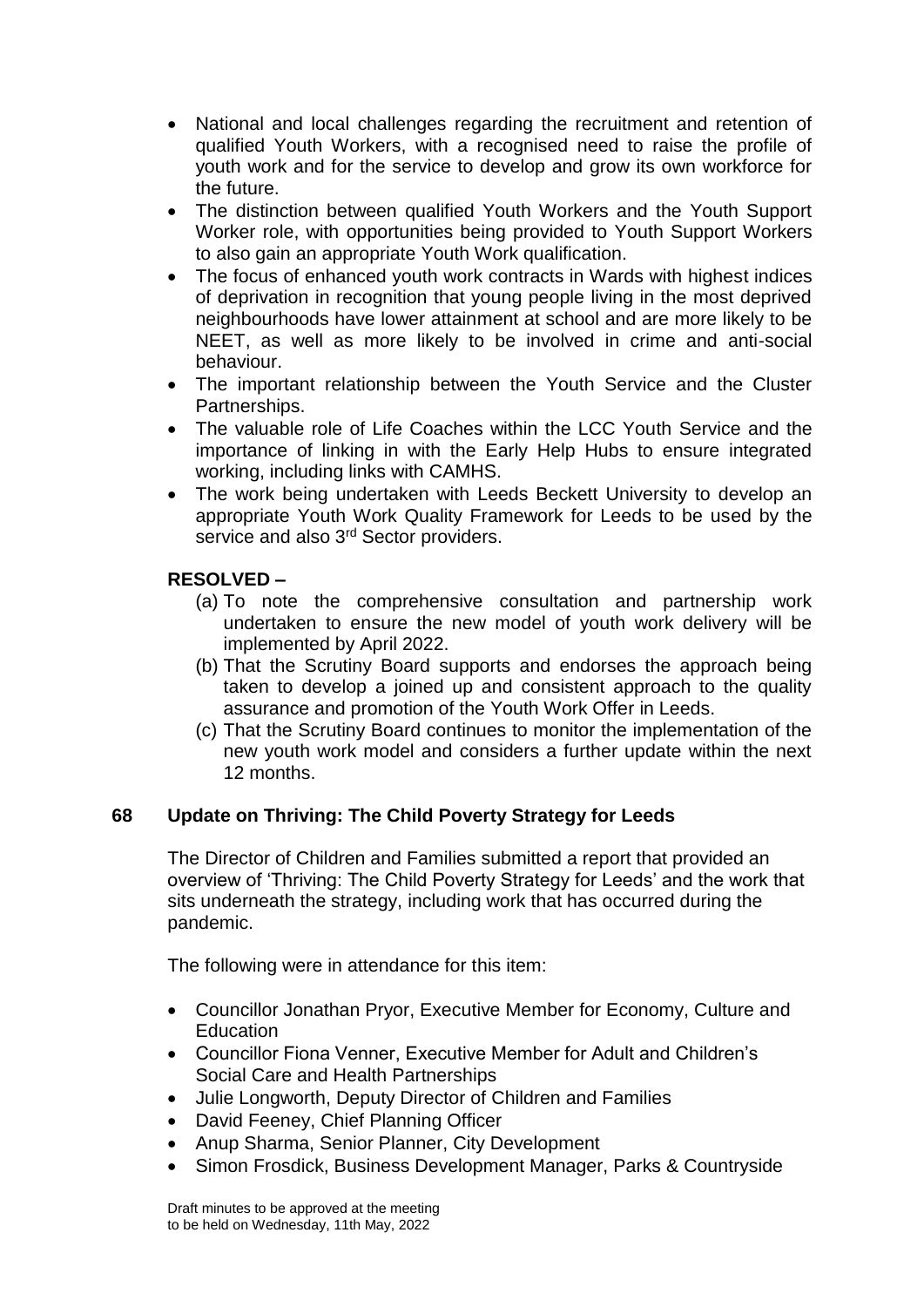In introducing this item, the Chair explained that the Scrutiny Board has maintained a watching brief surrounding the development and implementation of the Child Poverty Strategy for Leeds and back in September 2021, the Board had particularly welcomed the introduction of a new workstream that is focusing on green spaces.

It was noted that while this latest report provides an updated position on all 7 of the workstreams that sit underneath the Strategy, the Board had agreed to invite representation from Planning and Parks & Countryside to today's meeting to contribute to discussions around the new green space workstream in particular.

In consideration of the report, the Board discussed the following matters –

- The effective use of the development process to strategically deliver the best type and the best quality of green space to where it is most needed in Leeds.
- The specific review of the Green Spaces guidance aimed at developers of all types of private residential schemes to help ensure new green spaces are good quality, include play and natural features and are attractive and accessible to all.
- Green space protection and links to the Local Plan Update, with the service currently exploring this as one of the many Green Infrastructure Policy possible improvements to take forward.
- Positive examples of food production initiatives within local communities.
- The importance of collaborative working between Planning, Parks & Countryside, Health and Children and Families in terms of improving outcomes linked to the Child Friendly Leeds ambition.
- Strengthening links between the Leeds Parks and Green Spaces Strategy and the Leeds Play Strategy in terms of the aspiration of having a wide range of good quality play facilities for children and young people of all ages and abilities. This includes ensuring young people are engaged in the design of such facilities.
- The importance of parks and greenspaces being sufficiently maintained and made safe for local community use.

# **RESOLVED –**

- (a) That the Scrutiny Board endorses the strategic framework in place to mitigate the impact of child poverty and the work being undertaken by the Council and other partners in the key areas of activity.
- (b) That the Scrutiny Board continues to monitor the implementation of the strategy and receives a further update report within the next 12 months.

# **69 Inquiry into tackling the long-term impacts of covid-19 on children and families - formal response**

The Head of Democratic Services submitted a report that provided a formal response to the recommendations arising from the Scrutiny Board's earlier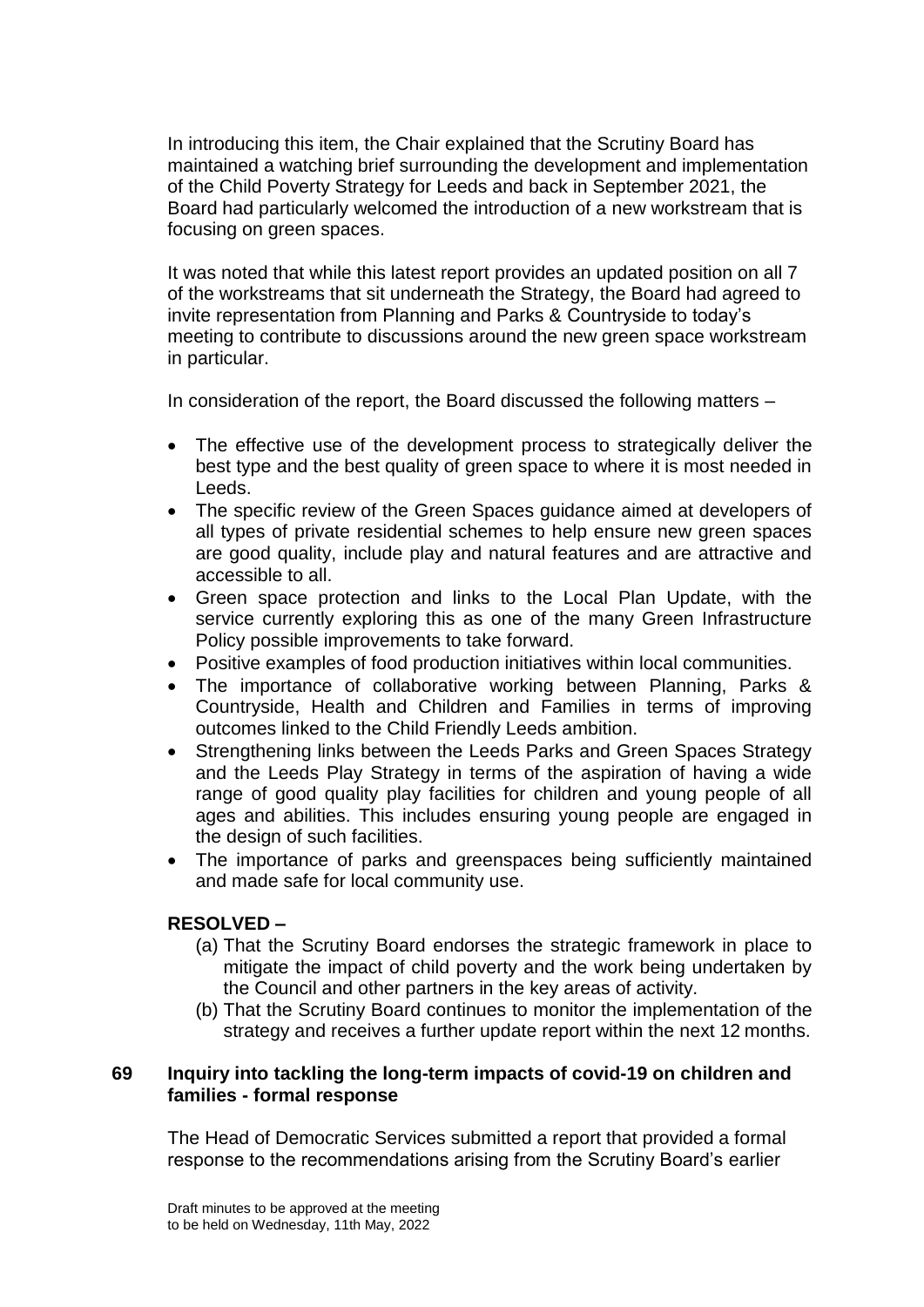inquiry into tackling the long-term impacts of Covid-19 on children and families.

The following were in attendance for this item:

- Councillor Jonathan Pryor, Executive Member for Economy, Culture and **Education**
- Councillor Fiona Venner, Executive Member for Adult and Children's Social Care and Health Partnerships
- Julie Longworth, Deputy Director of Children and Families
- Dave Clark, Head of Service for Learning Improvement
- Erica Hiorns, Leadership and Management Lead

In introducing this item, the Chair explained that in September last year, the Scrutiny Board had formally approved its inquiry report into tackling the longterm impacts of Covid-19 on children and families. The Board was now being asked to consider the formal response of the Director of Children and Families to the recommendations arising from this inquiry work.

Both the Head of Service for Learning Improvement and the Leadership and Management Lead gave a brief introduction to the report and also updated the Board on the following:

- *Recovering from lost learning* the written formal response had referred to a conference being arranged for 1<sup>st</sup> March 2022 to support teachers and leaders around educational assessment to ascertain what students have, or have not, learnt and make changes to curriculum design and subsequent teaching as a result. Linked to this, the Board was informed that over 70 delegates had attended this conference.
- *Reading deep drive reviews* there had been an increased number of bookings made by primary schools from 84 to 102.
- *Training session on 'meeting the needs of children with SpLD and literacy difficulties'* – with the SENIT team offering all primary schools access to this training session, it was noted that 47 schools have now signed up for that training.
- *Mental health and wellbeing of pupils and school staff* Board Members were reminded of Priority 4 within the new 3As Strategy in terms of all children and staff working in learning settings being supported with their wellbeing. Linked to this it was reported that the Headteacher Support Service is being continued having recently appointed new postholders to that service, who will also be working to increase co-ordination to the range of support offers currently available.

In consideration of the report, the Board also discussed the following matters:

- The recruitment and retention of teachers, with links to the professional development available to early career teachers at the start of their careers.
- The low take up of the training offer to secondary schools aimed at supporting staff working with KS3 pupils who struggle to read fluently and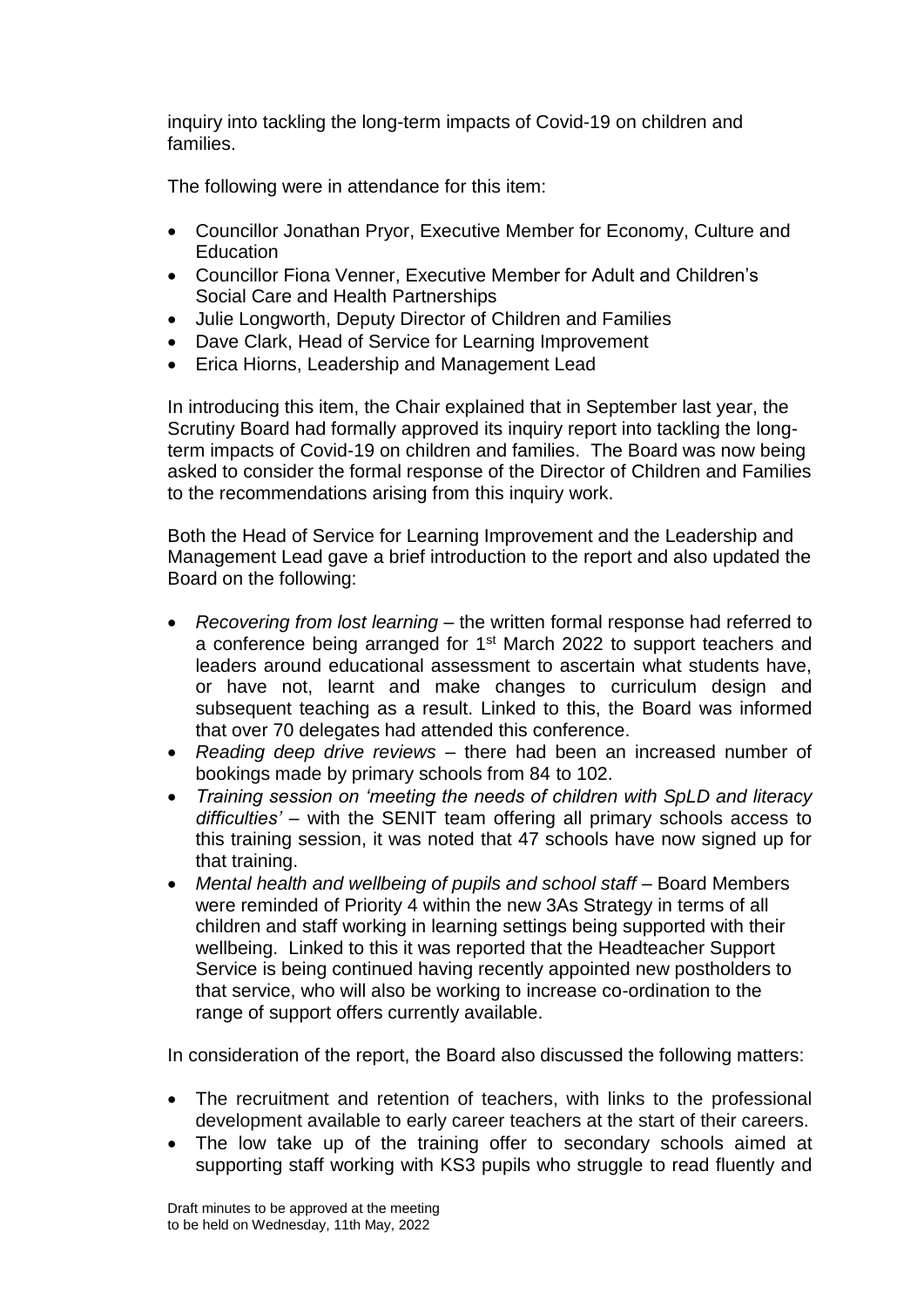the intention to relaunch the offer following the Ofsted conference being held on 31<sup>st</sup> March 2022, that will be including a focus around the reading ability of older pupils.

**RESOLVED –** To note the content of the report and request that the successor Scrutiny Board continues to monitor progress linked to the inquiry recommendations.

# **70 SACRE Annual Report 2020 - 2021**

The Director of Children and Families submitted a report which presented the Standing Advisory Council on Religious Education (SACRE) Annual Report for 2020-21.

The following were in attendance for this item:

- Councillor Jonathan Pryor, Executive Member for Economy, Culture and **Education**
- Councillor Fiona Venner, Executive Member for Adult and Children's Social Care and Health Partnerships
- Julie Longworth, Deputy Director of Children and Families
- Dave Clark, Head of Service for Learning Improvement
- Erica Hiorns, Leadership and Management Lead

The Executive Member for Economy, Culture and Education gave a brief introduction and praised the commitment and positive work that has been undertaken by SACRE.

The Leadership and Management Lead Officer then provided a more detailed overview of the key areas of work undertaken by SACRE.

The Scrutiny Board also congratulated and thanked SACRE for the work undertaken during 2020/21, as well as acknowledging its ongoing commitment in supporting all schools and academies within the city.

**RESOLVED –** To note the content and recommendations set out within the SACRE Annual Report for 2020/21.

# **71 Work Schedule**

The report of the Head of Democratic Services set out the forthcoming work schedule, with the latest version appended to the report at Appendix 1.

The Principal Scrutiny Adviser introduced the report and highlighted that an additional meeting had been proposed during May to allow the current Board the opportunity to receive an update on the local review of the notifications process that was referenced during the Board's February meetings and also the findings of the recent Ofsted Inspection. Linked to this, it was agreed that this meeting would be held on Wednesday 11<sup>th</sup> May 2022 at 10 am.